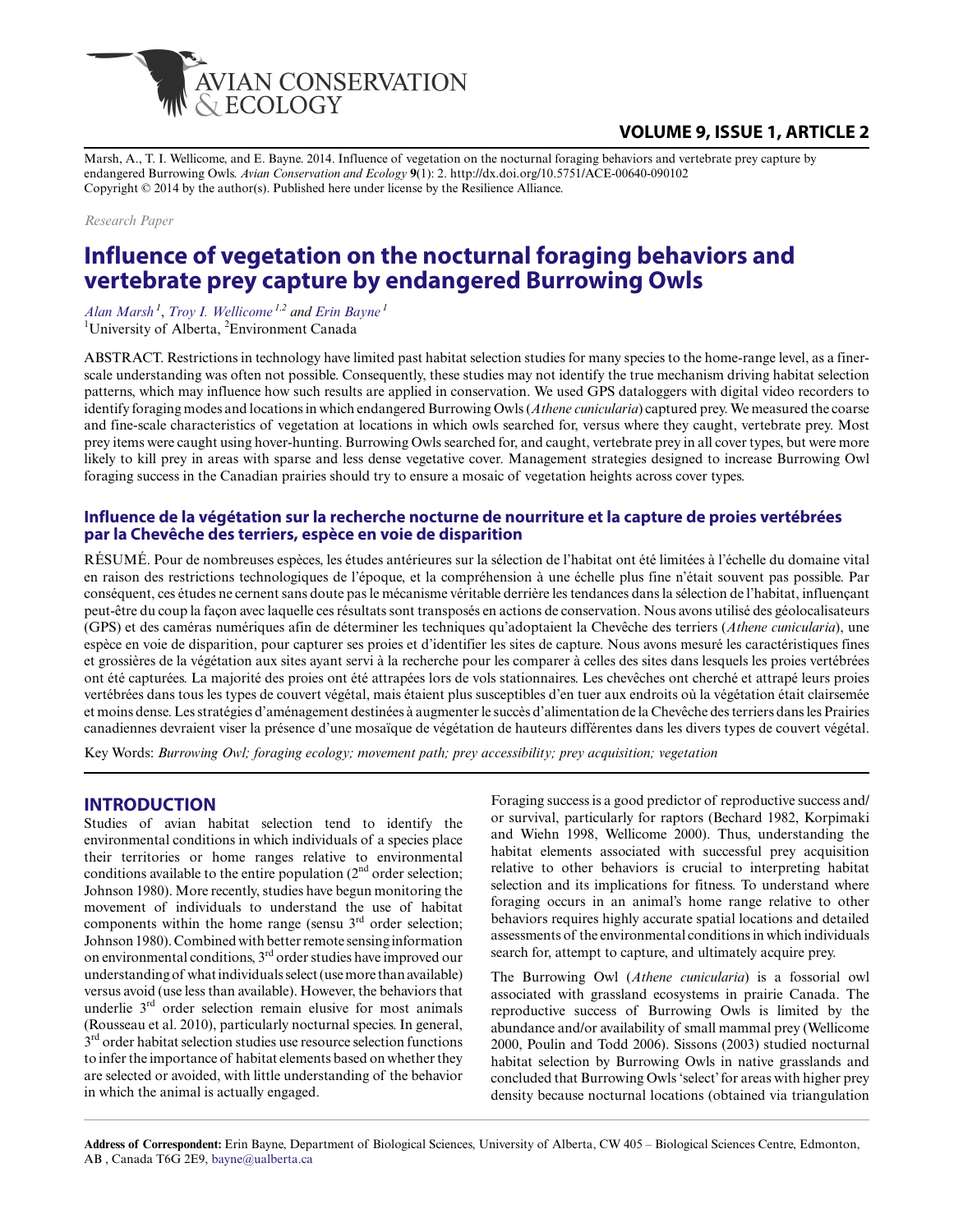using VHF telemetry) had higher Robel pole scores than random points. Higher Robel scores indicate taller and denser vegetation, which has been correlated with increased abundance of small mammals (Sissons et al. 2001, Poulin 2003, Sissons 2003, Hennin 2010). However, foraging studies of numerous diurnal raptors have visually observed exact kill sites and found prey tends to be captured in areas with lower vegetation density or plant cover (Wakely 1978, Bechard 1982, Chipman et al. 2008) presumably because prey may be easier to capture in such areas. Knowing what conditions are important for successful Burrowing Owl foraging is important because Canadian government recovery plans call for efforts to create better foraging habitat for the species (COSEWIC 2006). It has been hypothesized that prey abundance and/or availability may have decreased over time for owls (Environment Canada 2012) because of conversion of native grassland to cropland. Attempts to create better foraging habitat are occurring. However, the degree to which prey capture varies among land-cover types and is influenced by vegetation structure is not well understood.

Our objective was to determine how meso- and microscale predictors of vegetation structure influenced where Burrowing Owls looked for and captured prey. Specifically, we tested if Burrowing Owls show differential selection for particular landcover types based on the average height and density of the vegetation within cover types, and/or whether they select for local vegetation conditions within broad cover types in which the abundance or availability of prey is presumably highest. Based on Sissons' (2003) study, we predicted Burrowing Owls should hunt in areas in which the vegetation is taller and denser if prey abundance is the primary determinant of where owls hunt. However, the conditions that improve habitat quality for small mammals may reduce the ability of many raptors to acquire that prey. Thus, an alternative hypothesis is that owls hunt in areas in which vegetation conditions are most conducive to prey capture rather than areas in which prey are most abundant. Specifically, we tested whether micro- and mesoscale variations in vegetation structure influenced where nocturnally foraging Burrowing Owls travelled, searched for, and captured prey, relative to random locations. We predicted Burrowing Owls would fly over areas of tall dense vegetation in which prey were more abundant in an effort to find locations in which they could more easily capture prey, i.e., local areas with short, sparse vegetation. We also compared whether points in which Burrowing Owls initiated a hunting behavior (hovering) differed from areas in which a prey capture occurred to determine if vegetation structure influenced foraging success.

### **METHODS**

The study area extended approximately from the towns of Hanna and Medicine Hat, Alberta, to the towns of Kindersley, Maple Creek, and Weyburn, Saskatchewan. The study area is dominated by the mixed-grassland ecoregion. Land use consists primarily of cattle ranching in Alberta and agriculture in Saskatchewan. Where native grass is present, it is dominated by needle and thread (*Stipa comata*), wheatgrasses (*Agropyron* sp.), blue grama (*Bouteloua gracilis*), and junegrass (*Koeleria macrantha*). Agriculture consists of wheat types, oilseeds, coarse grains, and pulse crops. Tame grass within the home ranges of the Burrowing Owls in this study consisted entirely of crested wheatgrass (*Agropyron pectiniforme*).

## **Monitoring foraging paths**

We studied the crepuscular/nocturnal foraging behavior of male Burrowing Owls in June and July, 2009 and 2010. Nocturnal foraging paths were measured using GPS dataloggers, which recorded locations at an interval of 1 fix per 2 seconds from 21:00 to 07:00. The datalogger records a three-dimensional location, i.e., latitude, longitude, and altitude, speed, angle of two-dimensional movement, and degree of precision. Accuracy of the logger is high, with 95% of locations falling within 4.2 m when recorded for 24 hours in a fixed position (Dell'arricia et al. 2010).

We captured males when their respective broods were between 7 and 20 days posthatch. Males were trapped at nests or known roosts using bow-nets or one-way-door, walk-in traps (Winchell 1999). Once caught, males were weighed and given an aluminum Fish and Wildlife band and datalogger. Dataloggers were attached as a backpack using half-weave Teflon ribbon. Teflon was secured to the datalogger with lightweight packing tape containing a tearproof, fiberglass cross-weave. Males were returned to their nest burrows once dataloggers were attached. Owls were captured a second time, approximately 3-4 days later, to remove the datalogger and retrieve spatial data. Occasionally, owls forcibly removed the dataloggers; some of these units were recovered fortuitously, or through searches, near nests or roost burrows.

### **Determining foraging success**

To determine if prey were captured, we concurrently positioned digital video recorders (DVRs) > 50 m from each nest burrow. A security-style DVR powered by four 6-volt, deep-cycle marine batteries ran two infrared, waterproof security cameras. One camera was placed on the ground at the burrow mouth, opposite the mound, which permitted an unobstructed view of delivered prey. We placed a second camera approximately 1 meter from the burrow, filming 'over-the-shoulder' of the first camera. This camera functioned as a backup in case an accurate identification could not be made on the first camera and to detect prey deliveries occurring off the mound. Although the presence of cameras at the nest caused some owls to initially react with alarm, all owls returned prey the same evening cameras were placed. We did not attempt to quantify potential differences in prey return rates between filmed and nonfilmed nests because it is not possible to determine nocturnal prey delivery rates without infrared recording equipment. We assumed cameras affected each foraging male equally. The DVR records a date and time stamp on the screen, which was synchronized with the time on the datalogger.

The DVR footage recorded the time of all prey deliveries as the dataloggers recorded owl movement. For each recorded delivery, we used a GIS program (ArcMap) to evaluate the movement data of the male prior to each prey delivery. The first step was to determine if the prey delivery recorded on video was made by the male. We then examined the movement path prior to the delivery of prey. Specifically, we looked for clusters of points that preceded a direct flight to the nest that led to a prey delivery, hereafter termed capture cluster. The location within the cluster immediately preceding flight was considered the capture site, i.e., we assumed that the last point in the cluster was where the prey was actually killed. Prey items we suspected the male transferred to the female off-camera were included if the male returned to the nest but did not appear on camera, and the female flew out of view for < 15 seconds and returned with prey. We assumed the female did not have time to catch that prey and thus attributed the capture to the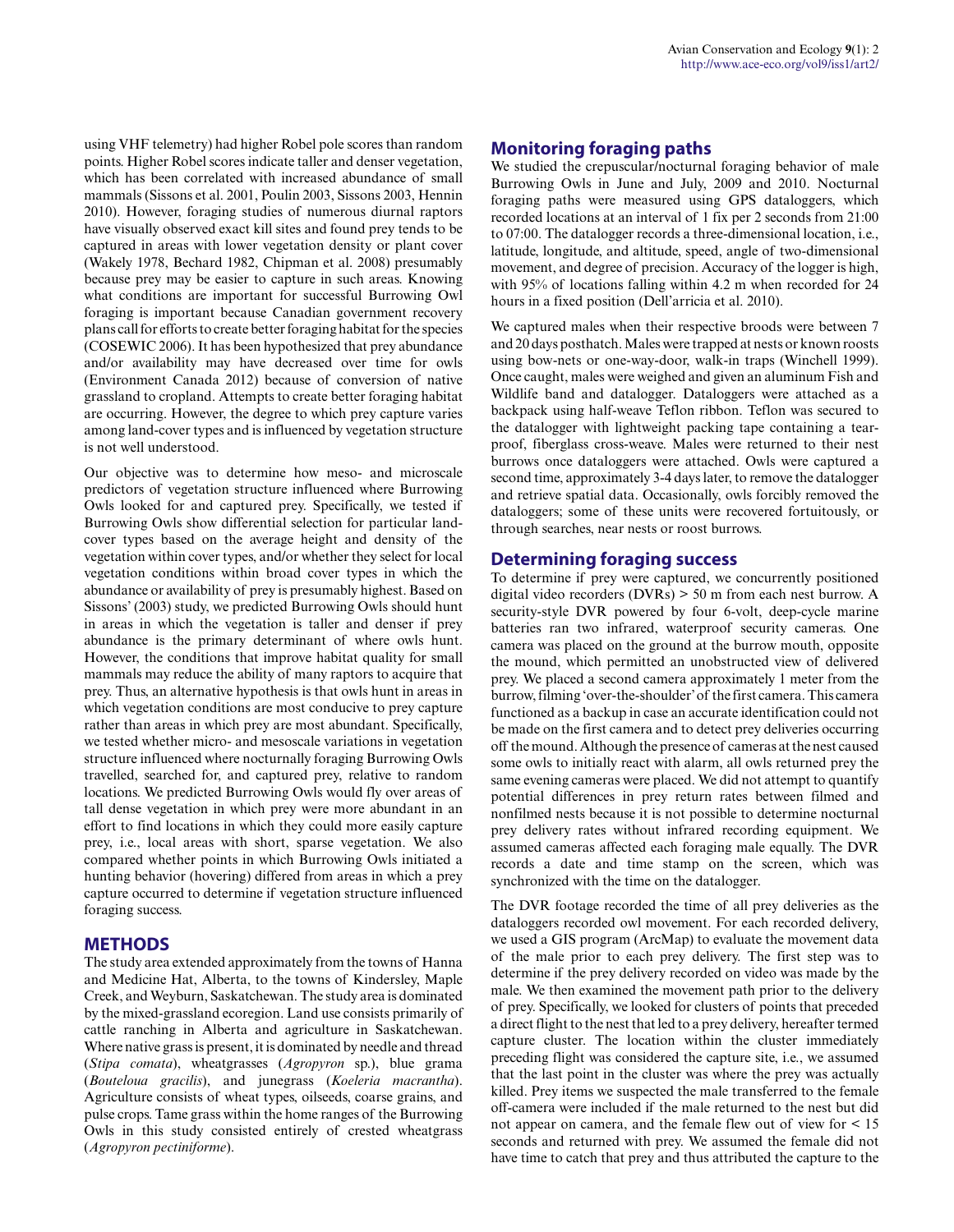male. Deliveries occurring when the male was not present at the nest were not included, nor were those preceded by the male's presence at a known roost. Males routinely cache prey in roost burrows (Poulin et al. 2005), and as such, these deliveries may have been cache retrievals, not prey captures.

We identified each prey item to species from the DVR footage. When we could not identify prey to species, it was assigned to broader categories, such as 'mouse' or 'small mammal' or in a very small number of cases, 'vertebrate.' All of these deliveries were included in the analysis because we were confident the item was not an invertebrate. Approximately 95% of the prey returned to the nest are vertebrates by biomass (Poulin and Todd 2006); thus vertebrates comprise the overwhelming majority of the calories provided to the brood. Further, Burrowing Owls often catch insects on the wing making identification of the prey capture site impossible. For these reasons, vertebrate captures and their locations are the sole focus of this study.

# **Evaluating vegetation conditions along the foraging path**

We visited all capture sites for each owl that we identified during the field season. We also visited a minimum of 10 randomly selected fly and 10 hover points per owl. At fly points, owls were moving in a relatively straight line at a constant speed. We assumed owls were searching for prey while flying. Vegetation at hover locations were sampled by randomly selecting one point within the cluster of points in which owls moved at slow speeds and maintained a relatively constant altitude. Hover points did not result in prey being delivered to the nest however. Finally, we sampled locations that were randomly generated within a 3.2-km radius of each owl's nest because this was the most distant location at which we recorded an owl from its nest. Although the total number of random points within each owl's home range differed among owls, the number of random points for an individual owl equaled its total number of used, i.e., hover, flight, and capture, points. We navigated to each location using a handheld GPS accurate to < 5 meters.

At each location, we took a Robel pole measurement to estimate a visual obstruction index based on the height and density of the vegetation (Robel 1970). Measurements were taken in the four cardinal directions and averaged. The Robel pole was marked in 5 cm intervals, and we recorded the highest interval that was obstructed. To estimate how vegetation might obstruct an owl's ability to view small mammal prey from above, we also measured the percentage of exposed ground (hereafter PEG) within a 5 m radius of each location. Measurements consisted of a visual approximation of the percent area of exposed ground in each of the four cardinal directions and were averaged for each point (Fig. 1). Exposed ground includes bare soil and ground covered by lichens because lichens offers no structural concealment for small mammals. Robel scores were weakly correlated with PEG measurements (Spearman's rho = -0.35, *p* < 0.001). We contend that Robel scores better describe visibility on an angle, whereas PEG may provide a better measurement of what is viewed from directly above. We conducted vegetation measurements within two weeks of recording each owl's movement patterns. No harvesting of crops or haying occurred during the time the position was recorded and the vegetation data collected. Grazing may have occurred but could not be quantified.

**Fig. 1**. Percent exposed ground (PEG) sampling method. The star in the center represents the sample location. The PEG was estimated by looking straight down and walking a path in each quadrant, as indicated by the arrows. The PEG was sampled in the four cardinal directions and averaged for the location. Circle radius is 5 m.



#### **Statistical analysis**

We used a mixed-effects, multinomial logistic regression in Stata 11.2 using the GLLAMM procedure (Skrondal and Rabe-Hesketh 2004) to determine if local vegetation conditions and/or land-cover types differed between random, capture, fly, and hover points. Multinomial logistic regression is a generalization of logistic regression that allows for more than two discrete outcomes. In other words, the model predicts the probability of the different possible outcomes of three or more categories relative to the same set of predictor variables. The baseline or reference condition for our comparisons was random points to which we compared the vegetation conditions at capture, hover, and fly points.

We then compared four sets of predictor variables to determine which model best described the observed differences in capture, hover, fly, and random points. We compared the relative fit of the four models using Akaike's Information Criteria adjusted for small sample size (AICc) and Bayesian Information Criteria (BIC). Bayesian Information Criteria is similar to Akaike's Information Criteria, but is more conservative when assessing improvements in model fit because it applies a more severe penalty for more parameters. Model 1 described the microscale vegetation using average Robel scores (hereafter ROBEL) and PEG as predictors. Model 2 was the mesoscale description of vegetation using five land-cover classes, i.e., native grass, tame grass, stubble,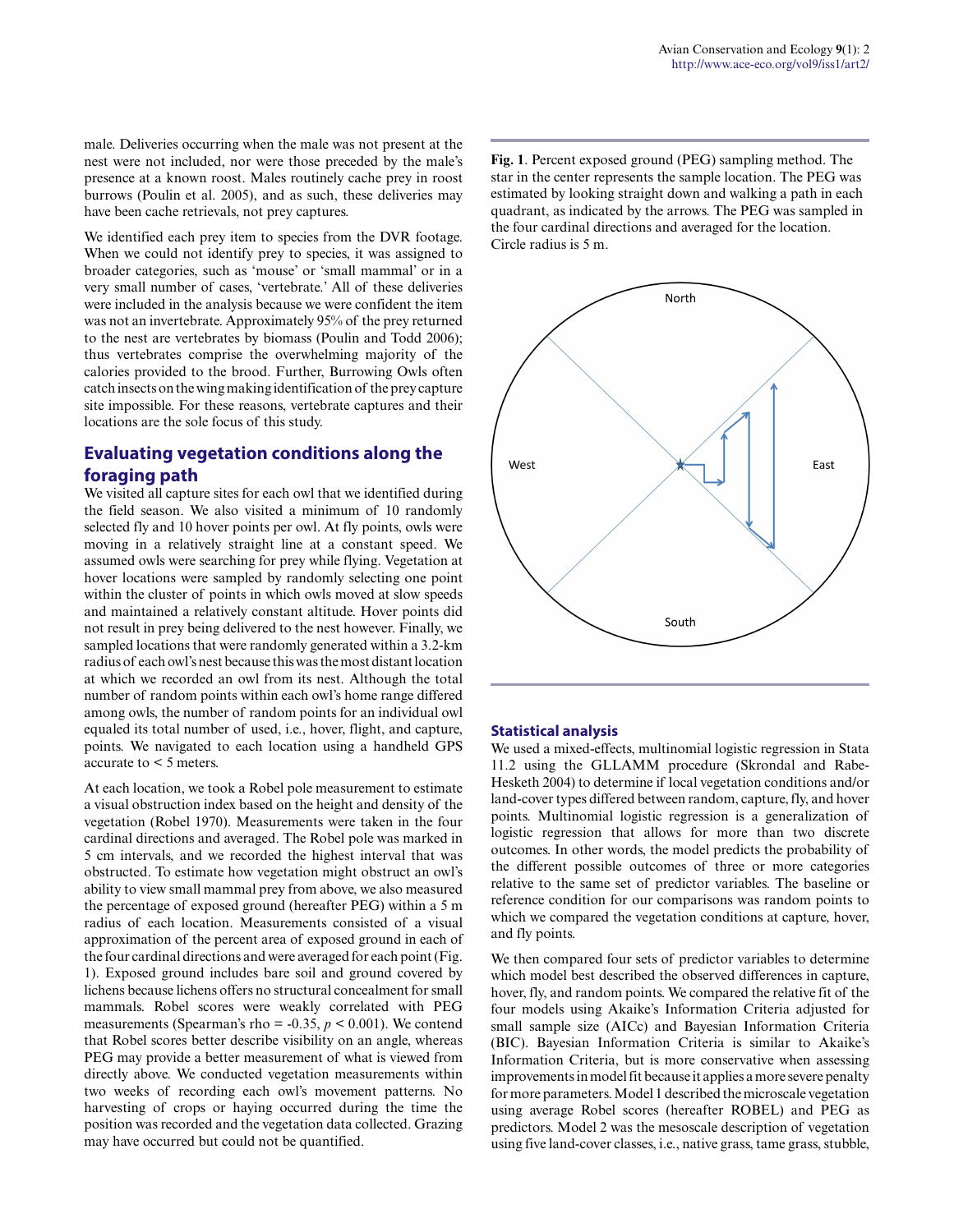

**Fig. 2**. Distance of capture sites to the nest. The boxed line represents the cumulative percentage of captures at each distance bin.

wetland, and agricultural crop. Native grass was treated as the reference condition for the model. Model 3 was the additive effect of land cover and microscale vegetation measured at the point level. Model 4 was an interactive model, which included the multiplicative effect of land cover and PEG, as well as land cover and ROBEL. Our rationale for estimating the interactive model was that owls might be more likely to select areas with relatively shorter and less dense vegetation within land-cover types that were on average taller or more dense, i.e., agricultural crops, whereas in land-cover types with vegetation that was on average short and sparse, there may have been no need to discriminate. Ninety-five percent confidence intervals for the relative risk ratio for each behavioral comparison were used to determine statistical significance.

In all models, the individual owl was treated as a random effect. This approach was intended to account for the lack of independence in observations, variation in each owl's foraging strategy, available land-cover configuration, and the differences in number of locations available for each owl (Larsen et al. 2000, Gilles et al. 2006).

### **RESULTS**

We put dataloggers on 18 males and identified 112 vertebrate prey captures (mean =  $6.2$ ; range = 1-14). Over 78% of captures were the result of hover hunting (Fig. 2) and most captures occurred in native grass, followed by cropland, stubble, tame grass, and wetlands (Table 1). The average distance-to-nest for all capture sites was 895 m (SD 662). Just under half of all captures (47%) occurred at > 800 m from the nest, and 17% of captures occurred at  $> 1600$  m from the nest. Fewer than  $10\%$  of captures occurred at < 200 m from the nest (Fig. 2). A total of 91 capture sites were identified in the field and had local vegetation sampled.

**Table 1**. Summary of vertebrate prey captures for each land-cover type by Burrowing Owls (*Athene cunicularia*) in Alberta and Saskatchewan, 2009-2010. "Small mammal" refers to an item that was positively identified as a small mammal, but could not be categorized further. "Unknown" deliveries were identified as vertebrates, but could not be categorized further.

| Cover<br>Type | Vertebrate Prey Types |          |                 |               |                |                |
|---------------|-----------------------|----------|-----------------|---------------|----------------|----------------|
|               | Vole                  | Mouse    | Small<br>Mammal | Anuran        | Unknown        | Total          |
| Native        | 12                    | 8        | 8               | 8             |                | 37             |
| Grass         |                       |          |                 |               |                |                |
| Wetland       | $\Omega$              | $\Omega$ |                 |               | 0              | $\mathfrak{D}$ |
| Tame<br>Grass |                       | 3        |                 |               | 0              | 4              |
| Tame Hay      | 0                     | 0        |                 |               |                |                |
| Cropland      |                       | 28       |                 |               |                | 31             |
| Stubble       |                       | 20       | 6               |               | $\mathfrak{D}$ | 29             |
| Roadways      | 0                     | 6        |                 | $\mathcal{L}$ | 0              | 8              |
| Total         | 15                    | 65       |                 | 12            | 3              | 112            |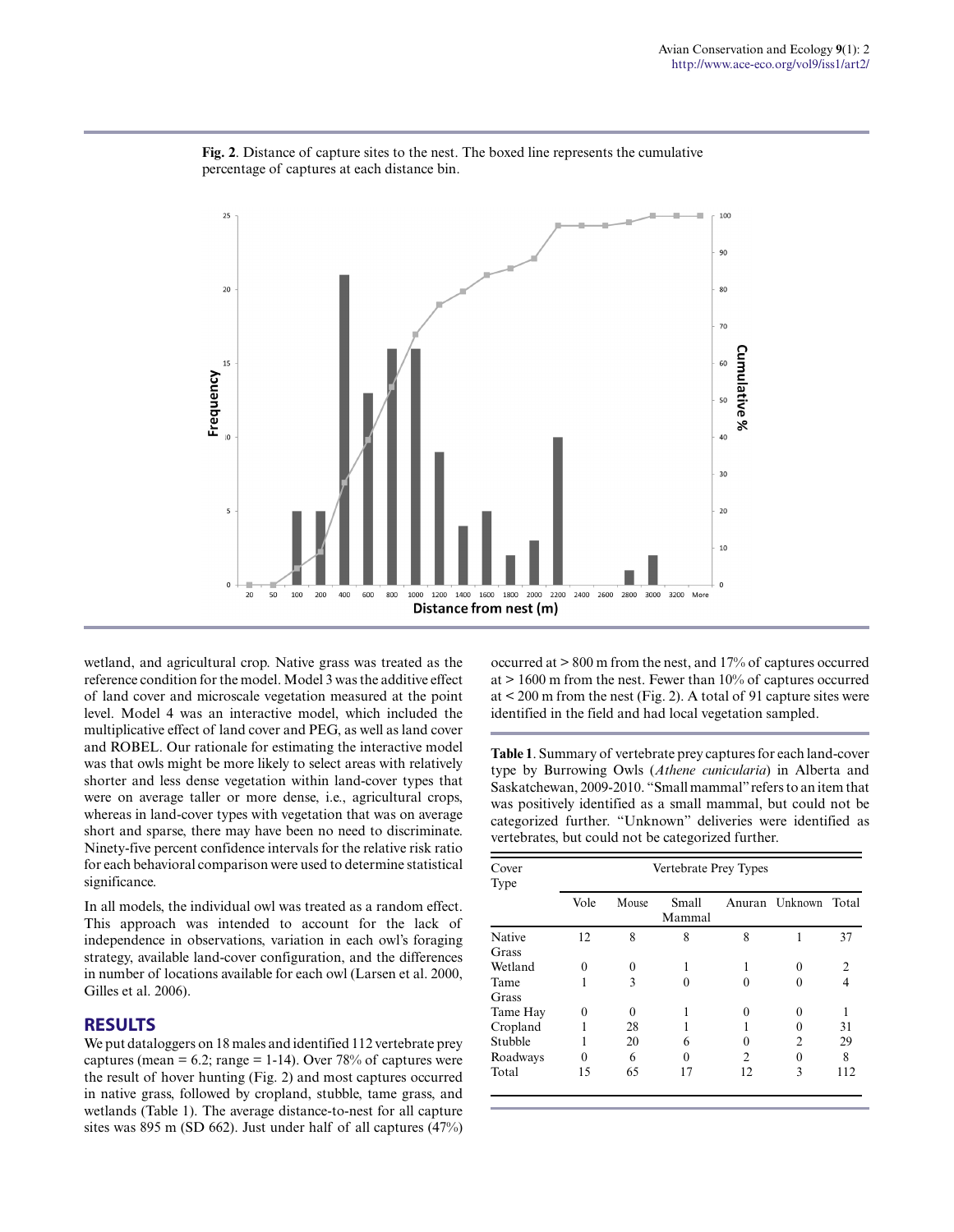In native grass, owls captured a greater diversity of prey types (Table 1), and this land-cover type was the main source of voles (80%) and amphibians (75%). Mice dominated captures in stubble and cropland. Over half of all captures (58%) were confirmed as mice, followed by unidentified small mammals (15%), voles (13%), amphibians (11%), and unidentified vertebrates (3%). Confirmed species identification was possible for 32 prey items and consisted of 15 deer mice, 9 meadow voles, 5 northern-grasshopper mice, 2 sagebrush voles, and 1 olive-backed pocket mouse. Further, 10 anuran deliveries were confirmed but identification of species was not possible.

Which model provided a better fit depended on the selection criterion used (Table 1). Akaike's Information Criteria for small sample size suggested that model 3 (land-cover type + local vegetation:  $\chi^2 = 79.4$ , df = 18, P < 0.001, pseudo r<sup>2</sup> = 0.024) was slightly better supported than model 1 (local vegetation only:  $\chi^2$  $= 55.6$ , df = 6, P < 0.001, pseudo r<sup>2</sup> = 0.017). Model 2 (land cover alone:  $\chi^2$  = 33.4, df = 12, P = 0.001, pseudo r<sup>2</sup> = 0.010), and model 4 (interactive effect of land cover and local vegetation:  $x^2 = 144.9$ ,  $df = 42$ ,  $P < 0.001$ , pseudo  $r^2 = 0.044$ ) had little support based on either criterion. Based on BIC, the strongest support was for model 1, local vegetation only.

Based on model 2 (land-cover type only; Table 2), the number of capture points in a particular land-cover class was significantly different than expected based on the frequency of random points in each land-cover class. Hover points were also significantly different from random. However, the patterns were inconsistent because fewer capture points occurred than expected in tame grass relative to the number of random points. In contrast, there were more hover points in tame grass than expected based on the availability of random points. There was some evidence that capture and hover points were less likely to occur than expected relative to random points or points over which owls flew in cropland. However, this pattern was weak. There was no significant difference between fly versus random, capture versus fly, and capture versus hover.

**Table 2**. Comparisons of model fit based on Akaike's Information Criteria adjusted for small sample size (AICc) and Bayesian Information Criteria (BIC) for each of the four models considered.

| Model                            |           |          | K AICe AAICe AICeWt BIC ABIC BIC |        |              |            |
|----------------------------------|-----------|----------|----------------------------------|--------|--------------|------------|
|                                  |           |          |                                  |        |              | Wt         |
| Local vegetation                 | 10 3239.9 | 3.3      | 0.13                             | 3287.1 | $\theta$     |            |
| Land cover                       | 16 3276.0 | 39.3     | $\theta$                         | 3353.1 | 67.6         | $\Omega$   |
| Local vegetation +<br>Land cover | 22 3236.6 | $\Omega$ | 0.68                             | 3350.9 | 59.8         | $\Omega$   |
| Local vegetation *<br>Land cover | 46 3239.1 | 2.5      | 0.19                             |        | 3460.6 187.2 | $\bigcirc$ |

Based on Kruskal-Wallis tests, there was a significant difference in ROBEL ( $\chi$ <sup>-</sup> = 324.4, df = 4, P < 0.001) and PEG ( $\chi$ <sup>2</sup> = 474.3,  $df = 4$ ,  $P < 0.001$ ) between land-cover types. The main difference in ROBEL was that it was higher in cropland than all other landcover types. Percentage of exposed ground (PEG) was lower in native grassland and wetlands, intermediate in agriculture, and higher in tame grass and stubble (Table 3).

We quantified ROBEL and PEG values at 91 locations in which prey were acquired, 263 hover locations, 271 fly locations, and 857 random locations. We identified 13 capture sites after the field season, and 8 captures occurred on roads and thus had no vegetative score. Based on model 1, capture and hover locations typically had lower ROBEL and higher PEG scores than random or flying points (Tables 4 and 5). The statistical significance of these comparisons varied depending on whether or not we controlled for land cover (Table 6).

### **DISCUSSION**

When using high-energy foraging strategies, Burrowing Owls alternated between periods of direct, swift flights and stationary hovering. Foraging theory for a pause-travel forager suggests that an animal will initiate travel after hovering to distance itself from the previously searched location (Andersson 1981). Our data suggest the Burrowing Owl may also fly over habitat patches in which vegetative structure makes prey detection or capture less likely. Fly locations had higher ROBEL and lower PEG scores than capture or hover locations, suggesting that dense cover is not optimal habitat for Burrowing Owl hunting. Vegetation at capture and hover locations was similar, which suggests that owls engage in hovering when the vegetative structure increases prey detection and possibility of capture. This does not imply that prey presence always results in a capture; rather the patterns suggest that Burrowing Owls hover over suitable patches and wait for prey detection, rather than hovering after prey is detected, although the latter may occur as well.

Burrowing Owls flew, hovered, and captured prey in most of the land-cover types. However, within each cover type there was no evidence of an interaction between PEG scores and land-cover type, suggesting that Burrowing Owls search for local areas that optimize detection and capture of prey relative to the surrounding vegetative conditions rather than foraging in cover types in which PEG scores were lowest. Given that the average owl must travel several kilometers, regardless of the land-cover type, prior to capturing prey (Marsh et al. 2014), this strategy of searching for local sites that offer relatively higher prey accessibility may optimize a foraging owl's chances of detecting and capturing spatially unpredictable prey in all cover types rather than focused hunting in grasslands exclusively.

Sissons (2003) concluded that Burrowing Owl foraging locations were more likely to have higher Robel pole scores when compared with random locations in native grass and attributed this selection to increased prey abundance. His average random Robel score, which included all land-cover types in his study area, was 4.5 cm, and the average 'foraging' Robel score was 6.4 cm. The average Robel scores for random points and used points in native grass in our study were 10 cm and 5 cm, respectively. Native uplands, which equate to native grass in our study, dominated Sissons' study area. It is possible that the uplands in Sisson's study were grazed to the extent that prey were present only in taller remnant patches of grass, requiring the owls to forage where small mammals were present, rather than available. However, previous work on owl habitat selection relied on VHF technology, which may have been of insufficient spatial accuracy to identify actual locations, and which precludes determining the owl's behavior at each point. This means that much of the spatial information measured in past studies perhaps recorded behaviors other than successful foraging.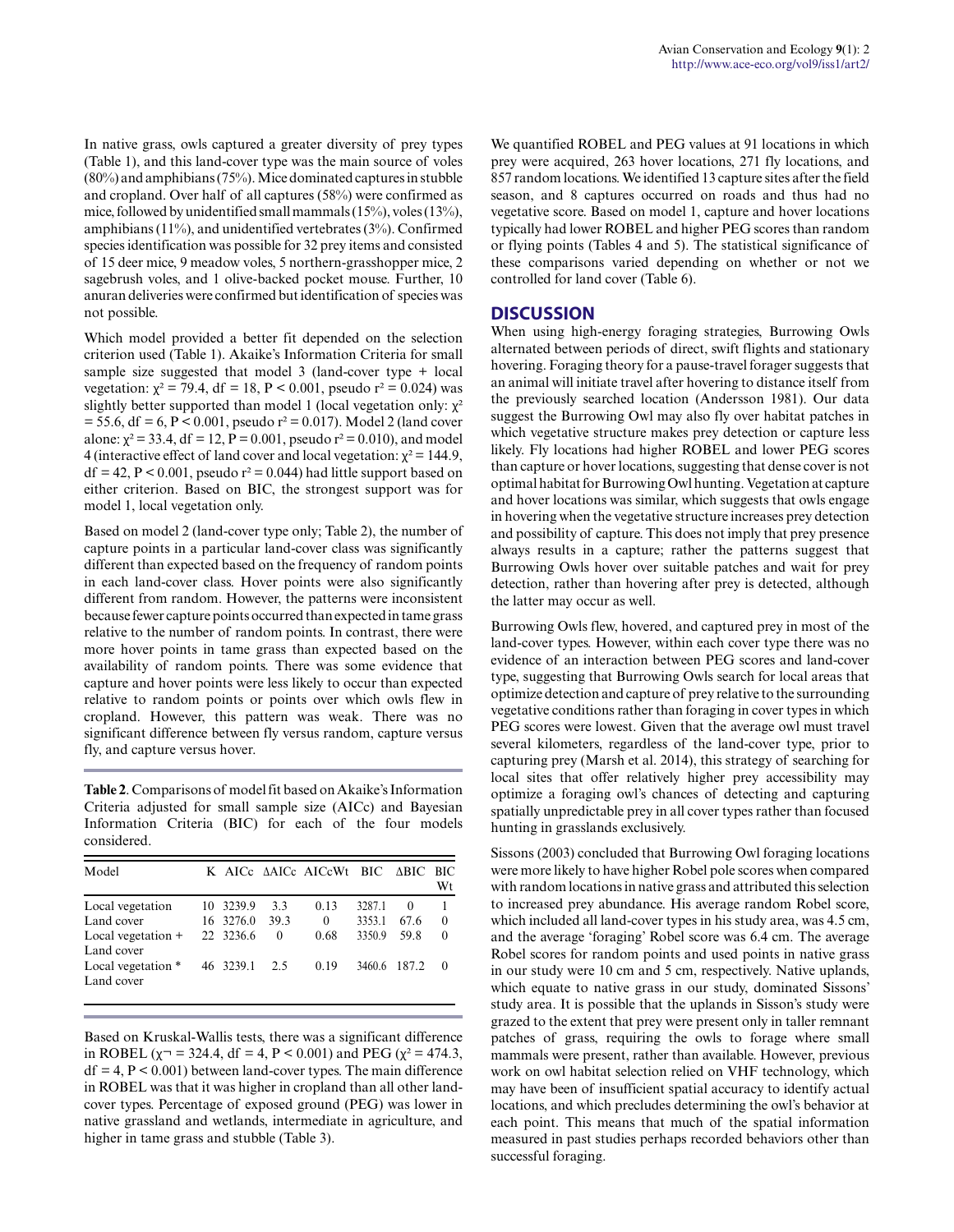| Table 3. Selection index for various behavioral comparisons within each land-cover class (1 means the proportion of used points is the           |
|--------------------------------------------------------------------------------------------------------------------------------------------------|
| same as what was available). Results are based on model 2, i.e., land cover not controlling for local vegetation. The second behavior in         |
| each comparison is the reference condition. In curved brackets is the ratio of points in each behavior class, e.g., 26 captures versus 349       |
| randoms. In squared brackets is the total cell contribution in $\chi^2$ units for that behavioral comparison to the overall chi-square value for |
| that comparison. Larger values have a greater difference in observed than expected.                                                              |

| Behavioral<br>comparison | Cropland  | Stubble  | <b>Native Grass</b> | Tame Grass | Wetland | Total<br>Chi-square |
|--------------------------|-----------|----------|---------------------|------------|---------|---------------------|
| Capture vs.              | 0.70      | 1.55     | 1.19                | 0.67       | 0.76    | $x^2 = 16.6$        |
| Random                   | (26:349)  | (23:140) | (35:278)            | (2:28)     | (5:62)  | $P = 0.002$         |
|                          | [5.0]     | [0.3]    | [1.7]               | [9.3]      | [0.4]   |                     |
| Fly vs. Random           | 1.09      | 1.17     | 0.85                | 0.90       | 0.82    | $x^2 = 3.7$         |
|                          | (120:349) | (52:140) | (75:278)            | (8:28)     | (16:62) | $P = 0.45$          |
|                          | [0.6]     | [1.0]    | [1.5]               | [0.1]      | [0.5]   |                     |
| Hover vs. Random         | 0.79      | 1.05     | 1.04                | 2.91       | 1.00    | $x^2 = 20.4$        |
|                          | (85:349)  | (45:140) | (89:278)            | (25:28)    | (19:62) | P < 0.001           |
|                          | [3.7]     | [0.1]    | [0.1]               | [16.6]     | [0.0]   |                     |
| Capture vs. Fly          | 0.65      | 1.32     | 1.39                | 0.75       | 0.93    | $x^2 = 8.2$         |
|                          | (26:120)  | (23:52)  | (35:75)             | (2:8)      | (5:16)  | $P = 0.09$          |
|                          | $[4.2]$   | [1.2]    | [2.6]               | [0.1]      | [0.0]   |                     |
| Capture vs. Hover        | 1.13      | 0.68     | 0.88                | 4.32       | 1.31    | $x^2 = 8.1$         |
|                          | (26:85)   | (23:45)  | (35:89)             | (2:25)     | (5:19)  | $P = 0.09$          |
|                          | [0.3]     | [2.3]    | [0.4]               | [4.7]      | [0.3]   |                     |
| Hover vs.                | 0.73      | 0.89     | 1.22                | 3.22       | 1.22    | $x^2 = 16.6$        |
| Fly                      | (85:120)  | (45:52)  | (89:75)             | (25:8)     | (19:16) | $P = 0.002$         |
|                          | $[5.0]$   | $[0.3]$  | [1.7]               | [9.3]      | [0.4]   |                     |

**Table 4**. Mean ± 1 standard deviation for ROBEL and percent exposed ground (PEG) for each land-cover class. Numbers in brackets are the range.

| Land-cover<br>Variable | ROBEL                          | <b>PEG</b>                     | n   |
|------------------------|--------------------------------|--------------------------------|-----|
| Cropland               | $20.5 \pm 23.4$<br>$(0 - 100)$ | $43.8 \pm 23.2$<br>$(0 - 90)$  | 580 |
| Stubble                | $2.4 \pm 5.6$<br>$(0 - 59)$    | $69.2 \pm 25.3$<br>$(4 - 100)$ | 260 |
| Native Grassland       | $3.2 \pm 5.7$<br>$(0 - 54)$    | $24.8 \pm 16.6$<br>$(0 - 85)$  | 477 |
| Tame Grassland         | $5.2 \pm 10.0$<br>$(0 - 66)$   | $56.1 \pm 18.1$<br>$(0-93)$    | 63  |
| Wetland                | $4.2 \pm 6.2$<br>$(0 - 38)$    | $34.1 \pm 18.8$<br>$(0 - 95)$  | 102 |

**Table 5**. Mean ± 1 standard deviation for ROBEL and percent exposed ground (PEG) for each behavior class. Numbers in brackets are the range.

| <b>Behavior</b> | <b>ROBEL</b>                  | <b>PEG</b>                     | n   |
|-----------------|-------------------------------|--------------------------------|-----|
| Random          | $11.5 \pm 18.8$<br>$(0-100)$  | $39.3 \pm 26.0$<br>$(0-100)$   | 857 |
| Capture         | $5.4 \pm 9.7$<br>$(0 - 53)$   | $47.4 \pm 24.7$<br>$(6 - 96)$  | 91  |
| Flying          | $11.4 \pm 19.2$<br>$(0 - 95)$ | $43.4 \pm 26.2$<br>$(0-100)$   | 271 |
| Hovering        | $5.3 \pm 11.9$<br>$(0 - 70)$  | $47.7 \pm 26.5$<br>$(0 - 100)$ | 263 |

Although our results offer new insights into Burrowing Owl foraging patterns, they do little to explain the decline in Burrowing Owl populations in western Canada. Owls catch prey in both native and nonnative cover types, proportional to each cover type's availability with the exception of stubble (Marsh et al. 2014). However, stubble is not targeted simply because this cover type contains the highest average PEG scores. Burrowing Owls still caught prey in areas with higher PEG and lower ROBEL scores than random locations. Thus, even in a sparsely vegetated cover type, i.e., in patches with sparser vegetative conditions than average, prey are searched for and captured. Heterogeneity across the landscape may be more important than the presence or absence of any specific cover type.

Based on our results, it is difficult to conclude that any cover type negatively affects Burrowing Owl reproductive success by precluding successful foraging. However, mature cropland was not an available cover type in this study because most crops did not reach maturation until later in the summer after we stopped monitoring owl movement. Therefore, it remains unknown whether tall crops negatively affect foraging Burrowing Owls. Mature cropland may be particularly obstructive and therefore detrimental to foraging Burrowing Owls later in the breeding season, especially for juveniles. However, most chicks die from starvation within the first 20 days of the nestling stage, which suggests that changes in crop structure later in the season are not the primary reason for low fledging success (Wellicome 2000). It is possible that mature cropland forces Burrowing Owls, particularly inexperienced juveniles, to forage more extensively in areas lacking obstructive vegetation, such as roadways, increasing the risk of anthropogenic mortality. However, Todd et al. (2003) and Shyry (2005) concluded that most juvenile mortality results from avian predation, with starvation and anthropogenic causes contributing relatively little.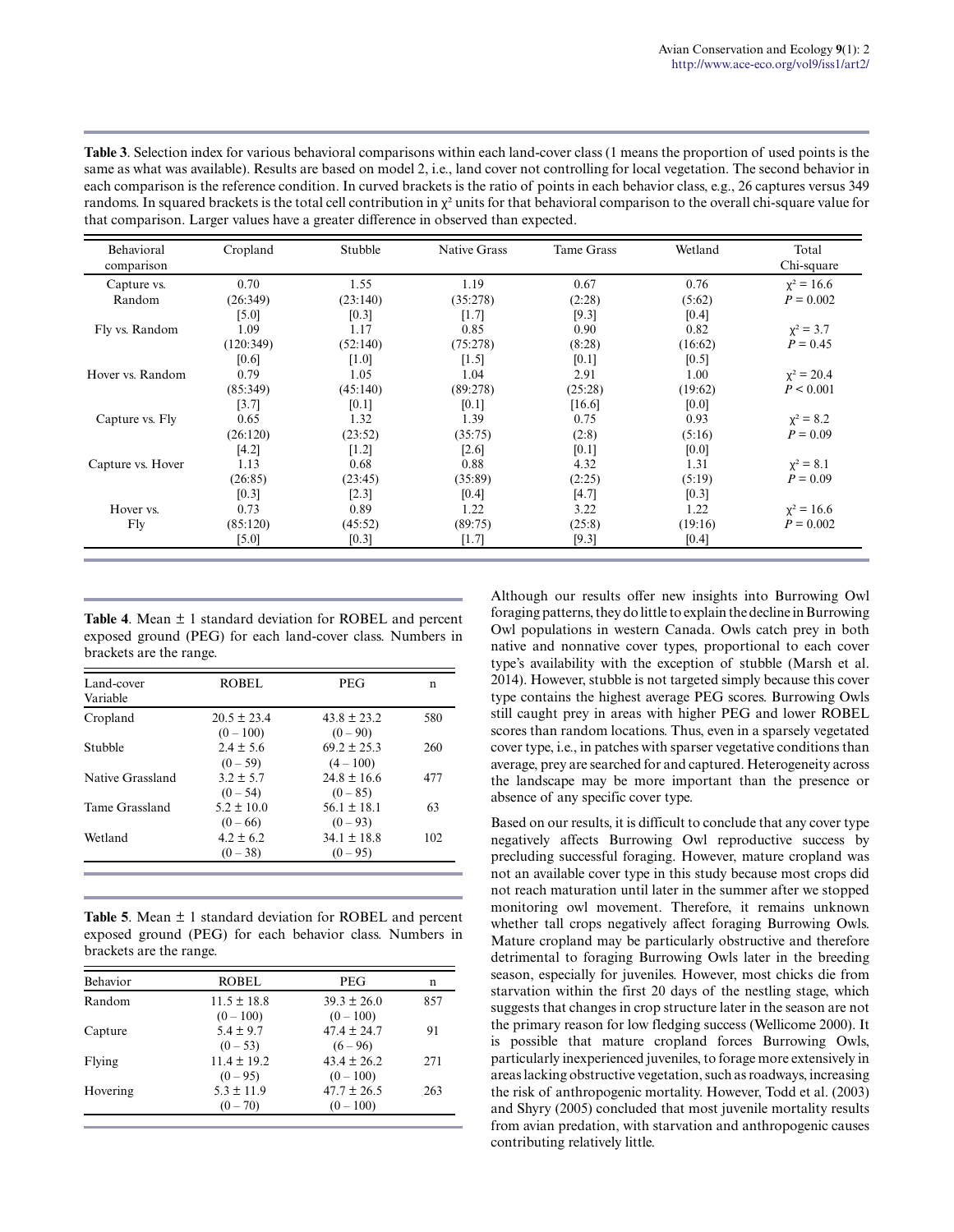| Behavioral comparison | Local vegetation variable | <b>RRR</b>              | <b>RRR</b>             |
|-----------------------|---------------------------|-------------------------|------------------------|
|                       |                           | Local vegetation        | Local vegetation $+$   |
|                       |                           | model                   | Land cover model       |
| Capture vs. Random    | ROBEL                     | $0.975(0.955-0.995)$    | $0.983(0.961-1.006)$   |
|                       | <b>PEG</b>                | $1.008(1.000-1.016)$    | $1.012(1.000-1.023)$   |
| Flying vs. Random     | <b>ROBEL</b>              | $1.002(0.995-1.010)$    | $1,000(0.991 - 1.009)$ |
|                       | <b>PEG</b>                | $1.007(1.001 - 1.012)$  | $1.005(0.998 - 1.012)$ |
| Hovering vs. Random   | ROBEL.                    | $0.975(0.962 - 0.987)$  | $0.978(0.965 - 0.992)$ |
|                       | <b>PEG</b>                | $1.009(1.003 - 1.014)$  | $1.013(1.006 - 1.021)$ |
| Capture vs.           | <b>ROBEL</b>              | $0.973(0.952 - 0.994)$  | $0.983(0.961 - 1.007)$ |
| Fly                   |                           |                         |                        |
|                       | <b>PEG</b>                | $1.002(0.992 - 1.0111)$ | $1.007(0.994 - 1.019)$ |
| Capture vs. Hover     | ROBEL                     | $1,000(0.978 - 1.024)$  | $1.006(0.980 - 1.032)$ |
|                       | <b>PEG</b>                | $1.000(0.991 - 1.009)$  | $0.999(0.987 - 1.012)$ |
| Hover <i>vs.</i>      | ROBEL                     | $0.972(0.959 - 0.986)$  | $0.978(0.962 - 0.994)$ |
| Fly                   |                           |                         |                        |
|                       | <b>PEG</b>                | $1.002(0.995 - 1.009)$  | $1.008(0.999 - 1.017)$ |

**Table 6**. Risk rate ratios (RRR, where 1 indicates no difference) for ROBEL and percent exposed ground (PEG) between different behavioral comparisons. Bolded risk rate ratios have 95% confidence intervals that do not include 1.

### **Management implications**

A grazing regime that encourages small-scale heterogeneity of grass heights may be beneficial to Burrowing Owls. Although owls seem to search for areas in which vegetation is sparse, transforming an entire pasture of native or tame grass to sparsegrass conditions through intensive grazing would decimate small mammal numbers. Edge et al. (1995) found a 50% decline in vole populations after large-scale mowing, which was intended to mimic intense grazing. Conversely, too little grazing in native or tame pastures could also be detrimental to Burrowing Owls, because the height and density of vegetation may prevent owls from accessing abundant prey. Altering stocking rates of cattle to benefit Burrowing Owls will be complex however because the degree of management may vary between years depending on grassland productivity.

Altering the structure of cropland early in the nestling stage may not need to take place to allow successful foraging by adult owls. However, once mature, cropland is more likely to impede foraging. Land management that creates small areas in which vegetation is either removed or trampled could be beneficial. Many farmers leave fields as fallow every third or fourth season to allow nutrient recovery and to conserve water. We propose that instead of leaving an entire quarter section fallow, it may be possible to alternate crop and stubble within the quarter section each year. This would allow the benefits incurred from fallowing, but at a larger scale permit the same amount of crop to be planted annually. In an alternating crop-stubble scenario, a foraging owl would not have to travel far to bypass cropland in favour of stubble. Additionally, such a scenario would not likely require additional management, such as trampling. What effect such a configuration would have on small mammal populations and other animals is unknown and warrants further study. Likewise, associated costs and benefits to farmers also need to be examined.

Recent conservation efforts in Alberta and Saskatchewan include converting cropland to native grass. The efficacy of this effort with respect to increasing the foraging success of Burrowing Owls is not clear, because Burrowing Owls are as, or more, successful at catching prey in cropland or stubble as they are in native grass during the middle of the breeding season. Conservation efforts aimed at improving successful foraging may be more easily implemented and more effective, by ensuring each cover type offers sufficient prey accessibility. However, providing access to mature cropland requires landowner participation, as well as continuous effort and possible financial compensation. If crops become so obstructive that Burrowing Owls cannot detect or access prey later in the season, increasing the amount and variation in native grass structure could benefit the owls by providing a more consistent foraging resource.

*Responses to this article can be read online at:* <http://www.ace-eco.org/issues/responses.php/640>

#### **Acknowledgments:**

*Thank you very much to the following agencies who funded this research: Agriculture and Agri-Food Canada; Alberta Sustainable Resource Development; Alberta North American Waterfowl Management Plan; Alberta Sport, Recreation, Parks and Wildlife Foundation; Canadian Association of Petroleum Producers; Canadian Land Reclamation Association; Canadian Natural Resources Ltd.; Cenovus Energy; ConocoPhillips Canada; Department of National Defence (Suffield); Endangered Species Recovery Fund; Environment Canada; Husky Energy; Nexen Inc.; Natural Sciences and Engineering Research Council of Canada; PennWest Energy; and Saskatchewan Fish and Wildlife Development Fund. We are also grateful to all of the field staff who assisted in data collection, and a special mention goes to Corey Scobie for his assistance at all stages of this project.*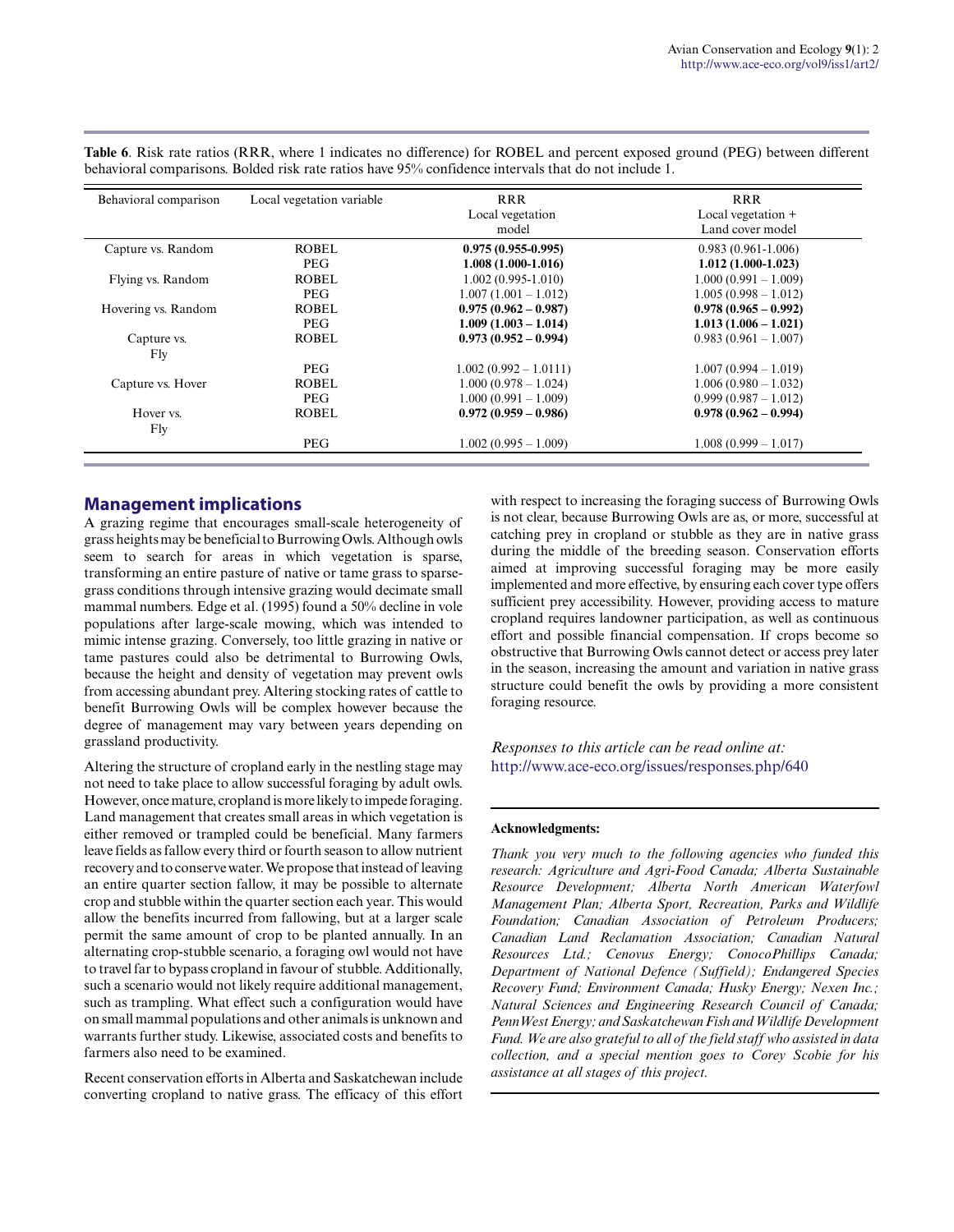### **LITERATURE CITED**

Andersson, M. 1981. On optimal predator search. *Theoretical Population Biology* 19:58-86.

Bastille-Rousseau, G., D. Fortin, and C. Dussault. 2010. Inference from habitat-selection analysis depends on foraging strategies. *Journal of Animal Ecology* 79:1157-1163. [http://dx.doi.](http://dx.doi.org/10.1111/j.1365-2656.2010.01737.x) [org/10.1111/j.1365-2656.2010.01737.x](http://dx.doi.org/10.1111/j.1365-2656.2010.01737.x)

Bechard, M. J. 1982. Effect of vegetative cover on foraging site selection by Swainson's Hawk. *Condor* 84(2):153-159. [http://dx.doi.](http://dx.doi.org/10.2307/1367658) [org/10.2307/1367658](http://dx.doi.org/10.2307/1367658)

Chipman, E. D., N. E. McIntyre, R. E. Strauss, M. C. Wallace, J. D. Ray, and C. W. Boal. 2008. Effects of human land use on western Burrowing Owl foraging and activity budgets. *Journal of Raptor Research* 42(2):87-98.<http://dx.doi.org/10.3356/JRR-07-20.1>

Committee on the Status of Endangered Wildlife in Canada (COSEWIC). 2006. *COSEWIC assessment and update status report on the Burrowing Owl* Athene cunicularia *in Canada*. Committee on the Status of Endangered Wildlife in Canada, Ottawa, Ontario, Canada. [online] URL: [http://www.southsaskriverstewards.ca/](http://www.southsaskriverstewards.ca/ckfinder/userfiles/files/Burrowing%20Owl%20Assessment%20and%20Status.pdf?PHPSESSID=4f9ecelo4s2lnf40rq9jtidhu5) [ckfinder/userfiles/files/Burrowing%20Owl%20Assessment%20and%](http://www.southsaskriverstewards.ca/ckfinder/userfiles/files/Burrowing%20Owl%20Assessment%20and%20Status.pdf?PHPSESSID=4f9ecelo4s2lnf40rq9jtidhu5) [20Status.pdf?PHPSESSID=4f9ecelo4s2lnf40rq9jtidhu5](http://www.southsaskriverstewards.ca/ckfinder/userfiles/files/Burrowing%20Owl%20Assessment%20and%20Status.pdf?PHPSESSID=4f9ecelo4s2lnf40rq9jtidhu5)

Dell'ariccia, G., G. Dell'omo, B. Massa, and F. Bonadonna. 2010. First GPS-tracking of Cory's Shearwater in the Mediterranean Sea. *Italian Journal of Zoology* 77(3):339-346. [http://dx.doi.](http://dx.doi.org/10.1080/11250000903373789) [org/10.1080/11250000903373789](http://dx.doi.org/10.1080/11250000903373789)

Edge, W. D., J. O. Wolff, and R. L. Carey. 1995. Density-dependent responses of gray-tailed voles to mowing. *Journal of Wildlife Management* 59(2):245-251.

Environment Canada. 2012. *Recovery strategy for the Burrowing Owl* (Athene cunicularia) *in Canada*. Species at Risk Act recovery strategy series. Environment Canada, Ottawa, Ontario, Canada. [online] URL: [http://www.southsaskriverstewards.ca/ckfinder/](http://www.southsaskriverstewards.ca/ckfinder/userfiles/files/Burrowing%20Owl%20Recovery%20Strategy.pdf?PHPSESSID=4f9ecelo4s2lnf40rq9jtidhu5) [userfiles/files/Burrowing%20Owl%20Recovery%20Strategy.pdf?](http://www.southsaskriverstewards.ca/ckfinder/userfiles/files/Burrowing%20Owl%20Recovery%20Strategy.pdf?PHPSESSID=4f9ecelo4s2lnf40rq9jtidhu5) [PHPSESSID=4f9ecelo4s2lnf40rq9jtidhu5](http://www.southsaskriverstewards.ca/ckfinder/userfiles/files/Burrowing%20Owl%20Recovery%20Strategy.pdf?PHPSESSID=4f9ecelo4s2lnf40rq9jtidhu5)

Gillies, C. S., M. Hebblewhite, S. E. Nielsen, M. A. Krawchuk, C. L. Aldridge, J. L. Frair, D. J. Saher, C. E. Stevens, and C. L. Jerde. 2006. Application of random effects to the study of resource selection by animals. *Journal of Animal Ecology* 75:887-898. [http://](http://dx.doi.org/10.1111/j.1365-2656.2006.01106.x) [dx.doi.org/10.1111/j.1365-2656.2006.01106.x](http://dx.doi.org/10.1111/j.1365-2656.2006.01106.x)

Hennin, H. L. 2010. *Ecological impacts of converting cropland to permanent-cover for four native prairie taxa*. Thesis. University of Regina, Regina, Saskatchewan, Canada.

Johnson, D. H. 1980. The comparison of usage and availability measurements for evaluation resource preference. *Ecology* 61:65-71.<http://dx.doi.org/10.2307/1937156>

Korpimaki, E., and J. Wiehn. 1998. Clutch size of kestrels: seasonal decline and experimental evidence for food limitation under fluctuating food conditions. *Oikos* 83(2):259-272. [http://dx.doi.](http://dx.doi.org/10.2307/3546837) [org/10.2307/3546837](http://dx.doi.org/10.2307/3546837)

Larsen, K., J. H. Petersen, E. Budtz-Jorgensen, and L. Endahl. 2000. Interpreting parameters in the logistic regression model with random effects. *Biometrics* 56:909-914.

Marsh, A., E. M. Bayne, and T. I. Wellicome. 2014. Using vertebrate prey capture locations to identify cover type selection patterns of nocturnally foraging Burrowing Owls. *Ecological Applications, in press.*<http://dx.doi.org/10.1890/12-1931.1>

Poulin, R. G. 2003. *Relationships between Burrowing Owls* (Athene cunicularia)*, small mammals, and agriculture*. Dissertation. University of Regina, Regina, Saskatchewan, Canada.

Poulin, R. G., and L. D. Todd. 2006. Sex and nest stage differences in the circadian foraging behaviours of nesting Burrowing Owls. *Condor* 108(4):856-864. [http://dx.doi.org/10.1650/0010-5422\(2006\)](http://dx.doi.org/10.1650/0010-5422(2006)108[856:SANSDI]2.0.CO;2) [108\[856:SANSDI\]2.0.CO;2](http://dx.doi.org/10.1650/0010-5422(2006)108[856:SANSDI]2.0.CO;2)

Poulin, R. G., L. D. Todd, K. M. Dohms, R. M. Brigham, and T. I. Wellicome. 2005. Factors associated with nest- and roost-burrow selection by Burrowing Owls (*Athene cunicularia*) on the Canadian prairies. *Canadian Journal of Zoology* 83:1373-1380 [http://dx.doi.](http://dx.doi.org/10.1139/z05-134) [org/10.1139/z05-134](http://dx.doi.org/10.1139/z05-134)

Robel, R. J., J. N. Briggs, A. D. Dayton, and L. C. Hulbert. 1970. Relationships between visual obstruction measurements and weight of grassland vegetation. *Journal of Range Management* 23 (4):295-297. <http://dx.doi.org/10.2307/3896225>

Shyry, D. T. 2005. *Western Burrowing Owls* (Athene cunicularia hypugaea) *in southeast Alberta: juvenile survivorship from fledging to migration, effects of tags, and late season diets*. Thesis. University of Alberta, Edmonton, Alberta, Canada.

Sissons, R. A. 2003. *Food and habitat selection of male Burrowing Owls* (Athene cunicularia) *on southern Alberta grasslands*. Thesis. University of Alberta, Edmonton, Alberta, Canada.

Sissons, R. A., K. L. Scalise, and T. I. Wellicome. 2001. Nocturnal foraging and habitat use by male Burrowing Owls in a heavilycultivated region of southern Saskatchewan. *Journal of Raptor Research* 35(4):304-309. [online] URL: [https://sora.unm.edu/sites/](https://sora.unm.edu/sites/default/files/journals/jrr/v035n04/p00304-p00309.pdf) [default/files/journals/jrr/v035n04/p00304-p00309.pdf](https://sora.unm.edu/sites/default/files/journals/jrr/v035n04/p00304-p00309.pdf)

Skrondal, A., and S. Rabe-Hesketh. 2004. *Generalized latent variable modeling: multilevel, longitudinal and structural equation models*. Chapman and Hall/CRC, Boca Raton, Florida, USA.

STATA Corp. 2007. *Intercooled STATA 9.2* [software]. College Station, Texas, USA.

Todd, L. D., R. G. Poulin, T. I. Wellicome, and R. M. Brigham. 2003. Post-fledging survival of Burrowing Owls in Saskatchewan. *Journal of Wildlife Management* 67:512-519. [http://dx.doi.](http://dx.doi.org/10.2307/3802709) [org/10.2307/3802709](http://dx.doi.org/10.2307/3802709)

Wakely, J. S. 1978. Factors affecting the use of hunting sites by Ferruginous Hawks. *Condor* 80(3):316-326. [http://dx.doi.](http://dx.doi.org/10.2307/1368042) [org/10.2307/1368042](http://dx.doi.org/10.2307/1368042)